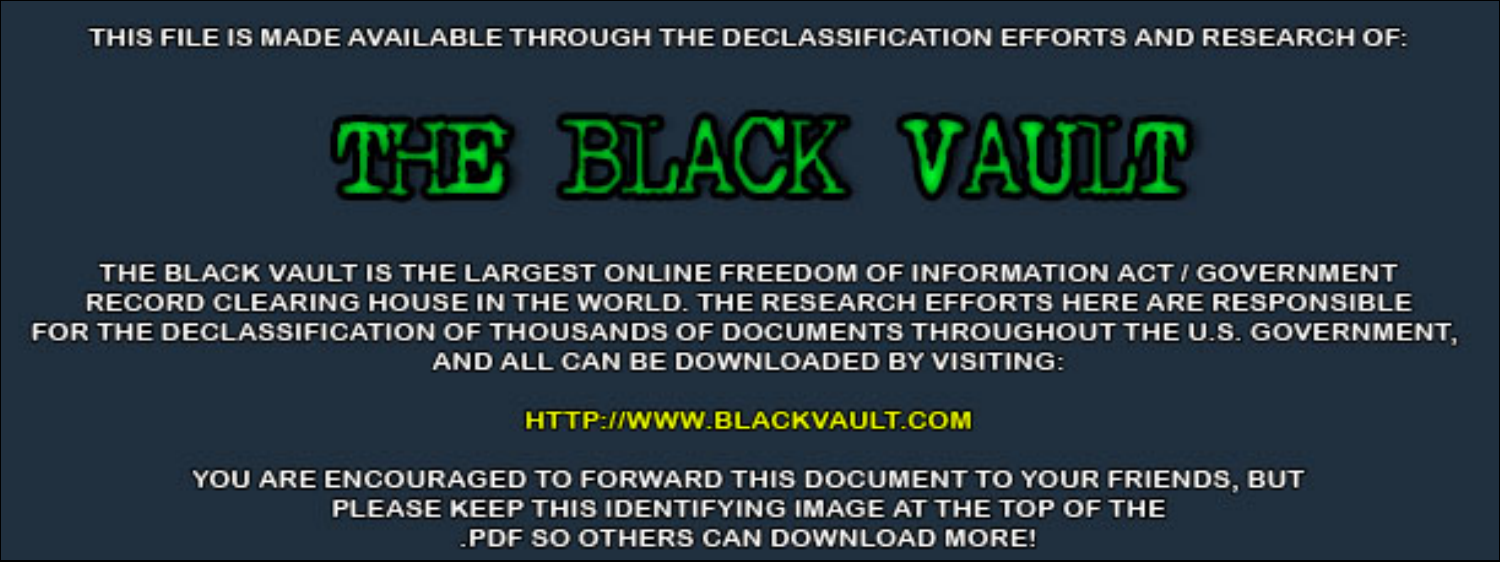DOCID: 3075817

## UNCLASSIFIED//FOR OFFICIAL USE ONLY

## (U)CRYPTOLOGIC ALMANAC

**J. RIVES CHILDS(U)** 

(U) One of the important cryptanalysts in the American Expeditionary Force in France in World War I also was a diplomat and an expert on Casanova. This was Second Lieutenant James Rives Childs.

(U) While attending the Army War College in 1917, Lt. Childs answered a call for four officers to become "cipher experts." With a few lectures on cryptology by Captains Herbert O. Yardley and John M. Manly, plus two weeks at the Riverbank Laboratory studying under William and Elizebeth Friedman. Childs left for France to join the AEF. This was a return to wartime Europe: Childs had been a driver in the ambulance corps two years before.

(U) When he arrived, to his surprise, Childs was named head of the German Cipher Section. He found out later that it was a case of mistaken identity -- there was another man named Childs who was noted as an amateur cryptographer.

(U) However, Childs had natural cryptanalytic ability. He recovered the key words to a German cipher and demonstrated the weaknesses in an American code. He was also on haison duty with French cryptanalysts when the Germans adopted an important new cipher, and learned by working with the allied bureau.

(U) Childs brought to cryptanalysis a background of scholarly activity. He obtained a B.A. from Randolph-Macon College in 1912 and an M.A. from Harvard in 1915 -- specializing in Shakespeare. In 1915, in order to get to France, even before the United States entered the war, he volunteered for the ambulance corps. At the time of his commission in the U.S. Army, he was a newspaper reporter.

(U) After the Armistice that ended the fighting, Childs spent a few months working at the Paris Peace Conference with Herbert Yardley. However, he declined an offer to remain in cryptology and went on to other duties. Eventually, he joined the consular service, and late in his public career he served as ambassador to Saudi Arabia (1949-50) and as ambassador to Ethiopia in 1950.

(U) In retirement, he went into a second career in belle lettres, writing books on Shakespeare and Casanova, among others.

R.L. MEG-36

(U) J. Rives Childs passed away in 1987.

retired NSA cryptanalyst and editor)]

Approved for Release by NSA on  $12$ -26-2006 pursuant to  $E.O$ 12958, as amended MDR 51971

 $[(U/\text{EOM})]$